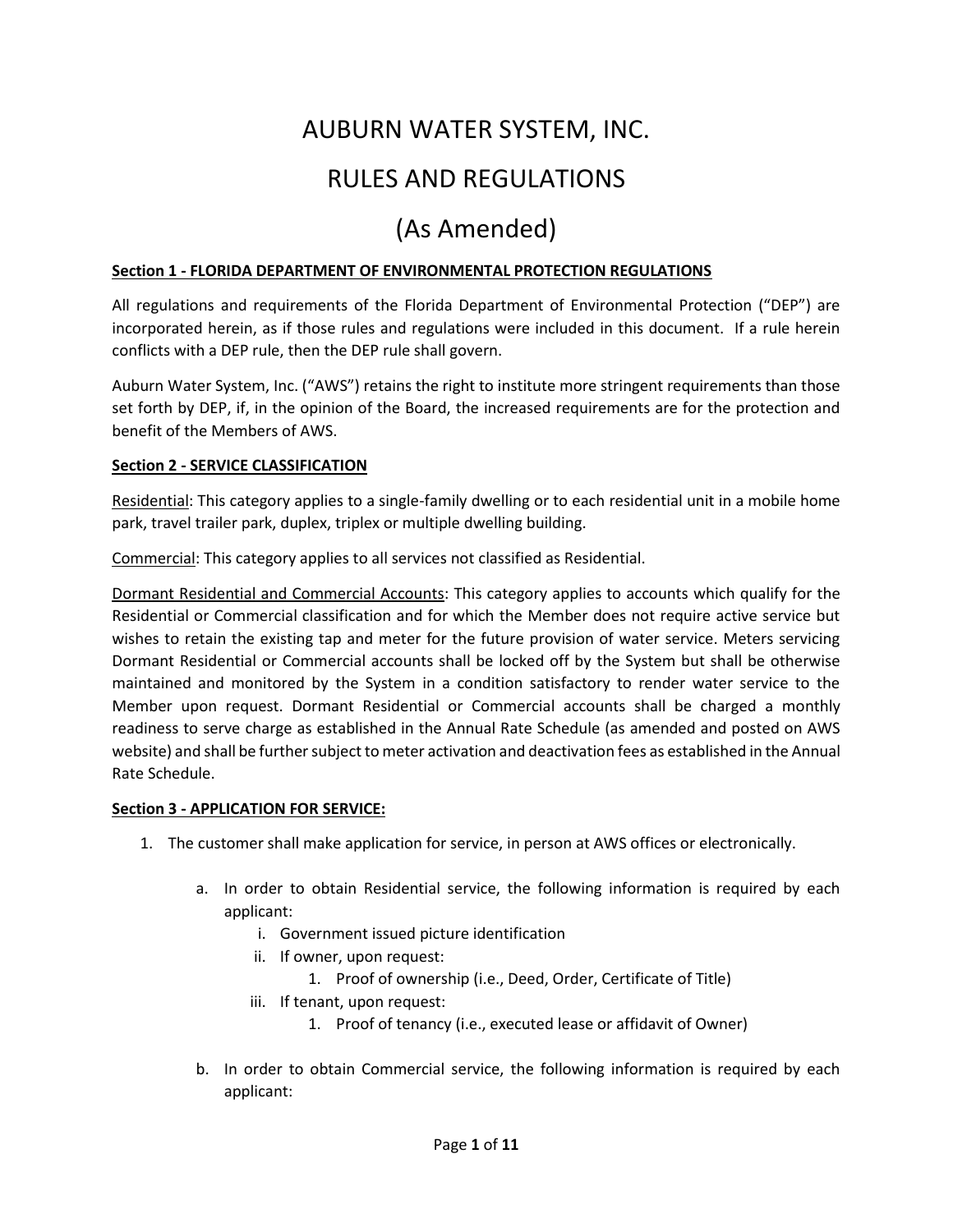- i. Government issued picture identification
- ii. If owner, upon request:
	- 1. Proof of ownership (i.e., Deed, Order, Certificate of Title)
- iii. If tenant, upon request:
	- 1. Proof of tenancy (i.e., executed lease or affidavit of Owner)
- 2. If the applicant meets all requirements for service as outlined above and after review of the application AWS accepts the applicant, the applicant shall pay the current tap fee(s), if applicable, as established in the Annual Rate Schedule and shall remit any other fees or deposits as required in the Annual Rate Schedule, at which time they shall become a Member of AWS.
- 3. AWS reserves the right to reject any application for service at its sole discretion for any reason.
	- a. Common reasons for denial of service in the past have included:
		- i. service not available under a standard rate;
		- ii. service which requires excessive service cost;
		- iii. service which may affect the supply of service to other Members;
		- iv. applicant has previous unpaid debts with AWS.
- 4. The name(s) on the application shall be the name of the Member, who shall be responsible for payment of all bills incurred in connection with the service provided.

#### **Section 4 - DEPOSIT(S):**

- 1. For any Service Classification, the minimum cash deposit, as stated in the current Annual Rate Schedule, shall be required.
- 2. A separate deposit is required to be paid for each meter installed as stated in the current Annual Rate Schedule.
- 3. The deposit amounts are not negotiable.
- 4. Any Member with a good payment history<sup>1</sup>, may, upon request, transfer an existing Membership and deposit and any outstanding bill to a new address. AWS reserves the right to deny any request at its sole discretion.
- 5. All deposits will be held without interest paid to the Member. All deposits will be held in perpetuity until such time as the Member terminates service or it is claimed as payment towards an outstanding debt.

<sup>&</sup>lt;sup>1</sup> The Member cannot have had their service cut off in the past AND have no more than two (2) late payments in any twelve (12) month period.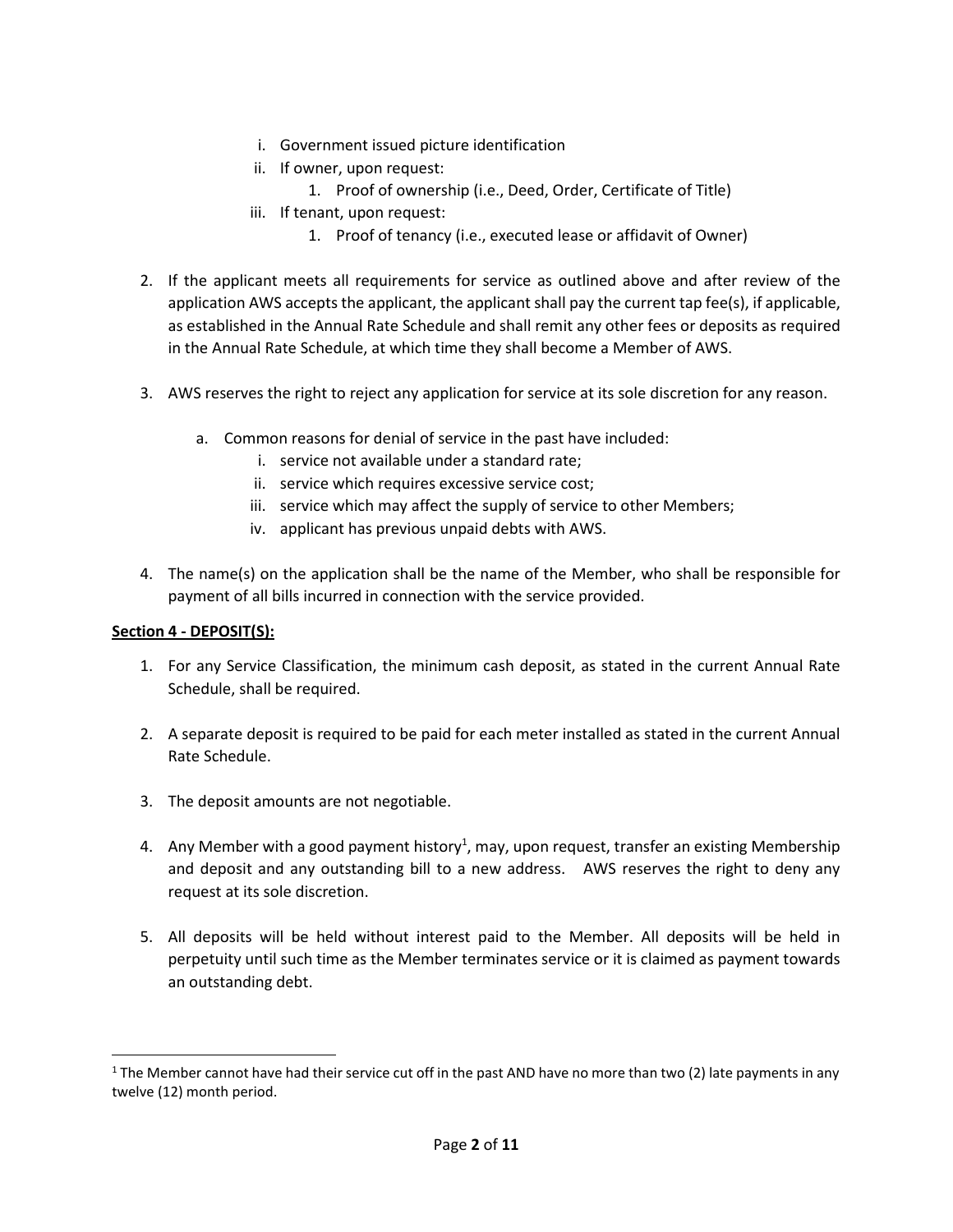- 6. When termination is requested, the final bill will be subtracted from the deposit(s) and any remainder will be sent to the Member. For accounts where the final bill exceeds the deposit, a bill for the remainder of the account will be sent to the Member. If a Member fails to pay its final bill, AWS reserves the right to collect monies owed in any manner provided by law.
- 7. In the event AWS deems it necessary to pursue a Member for a past due debt, AWS, shall be entitled to costs and reasonable attorneys' fees, to include any appellate proceedings.
- 8. Any and all deposits made by a Member as a result of applying for and receiving services from AWS are hereby cross-collateralized so that each deposit shall stand as security jointly and severally for any and all amounts due under any other accounts held by the same Member.

# **SECTION 5 - METER REQUIREMENTS**

- 1. A separate meter shall be required for each Residential class of service.
- 2. A separate meter shall be required for each unit in a duplex, triplex or multiple dwelling building.
	- a. AWS reserves the right, after a review of the master plans for projects such as duplexes, triplexes, or multiple dwelling buildings, to require a specific type of meter (single per unit or master meter) depending upon capacity capabilities.
- 3. For all mobile home parks and travel trailer parks, a separate meter shall be required for each vehicle/trailer lot.
	- a. AWS reserves the right, after a review of the master plans for projects such as mobile home parks and travel trailer parks, to require a specific type of meter (single per unit or master meter) depending upon capacity capabilities.
- 4. For all Commercial accounts, a separate meter may be required for each building, unit or suite in a building.
- 5. Water furnished for a given parcel or residence shall be used on that parcel or residence only.
- 6. Each Member's service must be separately metered at a single delivery and metering point.
- 7. All commercial use, including storerooms and stalls for business purposes shall be metered separately from any residential use, and vice versa, whether now in service or to be installed in the future. Any intended commercial use within a residential structure shall be reviewed by AWS and additional requirements, if any, shall be identified.
- 8. When an existing service has been purchased to serve a structure on a particular parcel, and the owner splits the parcel, the service will remain with the existing structure. If the service needs to be relocated (example: service now sits on new parcel easement) the service must be moved at the expense of the structure owner). When no structure exists, and the parcel is split, the service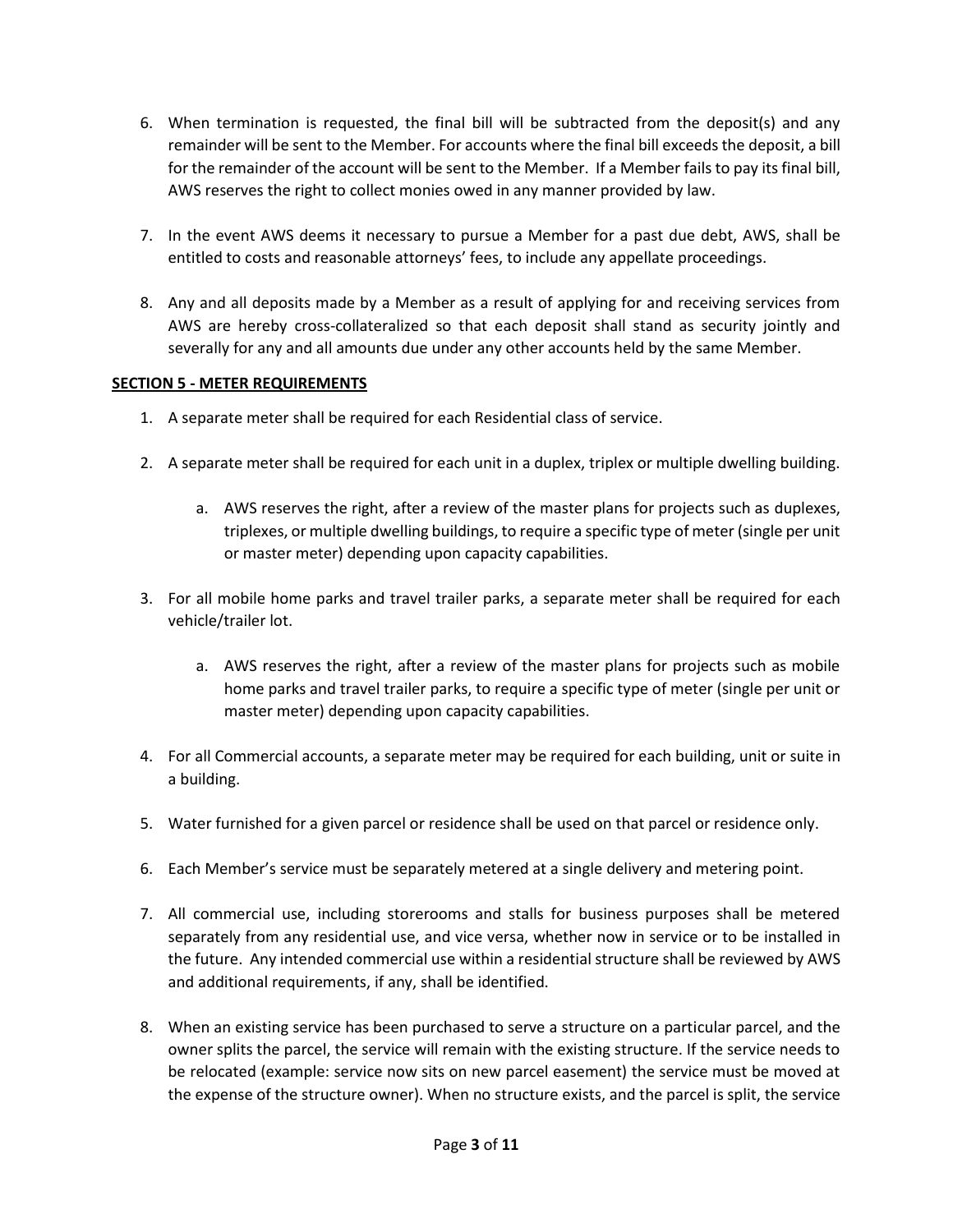remains with the parcel upon which it sits. The other parcel must obtain a new tap. No connections from the existing service will be allowed to cross property lines.

9. Taps shall be paid for a specific parcel or parcel and are not transferable to another parcel.

#### **Section 6 - MINIMUM MONTHLY CHARGE/PAYMENT:**

- 1. For any Service Classification, the minimum monthly water use charge, as stated in the current Annual Rate Schedule shall be paid monthly for each meter.
	- a. The minimum monthly water use charge is applicable to all meters that are in service and not "Dormant."
- 2. Should a Member use more water than the minimum monthly charge then the Member shall pay the rates as stated in the current Annual Rate Schedule for all water used.

#### **Section 7 - AWS RESPONSIBILITY AND LIABILITY**

- 1. AWS shall run a service line from its distribution pipe to the point at the Member's property line where the main distribution line exists and runs immediately adjacent and parallel to the property to be served, unless at AWS sole discretion the line shall not run adjacent and needs to run in a different manner.
- 2. AWS may install its meter in the easement at the property line, or in a location mutually agreed upon (in writing) between Auburn Water System, Inc. and the Member.
- 3. When two or more meters are to be installed on the same Property for different Members, they shall be as closely grouped as possible on the Property and each will be clearly designated as to which unit/structure the meter services.
- 4. AWS shall be responsible for all piping, apparatus and/or connections between the main distribution line and the meter. AWS installed parts shall be placed in the Right-of-Way or easement whenever possible.
- 5. The meter box and all equipment contained therein remain the property of AWS and it shall be the responsibility of AWS to replace and maintain same as needed.
- 6. AWS does not assume any responsibility for a Member's piping, apparatus, or connections beyond the meter. The Member will be billed, and is responsible for, payment for all metered water used.
- 7. AWS reserves the right to inspect and to refuse service to a Member if the Member's lines or piping are installed in such manner as to potentially allow cross connection or backflow of water into AWS lines and to immediately discontinue service if a cross connection is found and where a backflow prevention device is not present.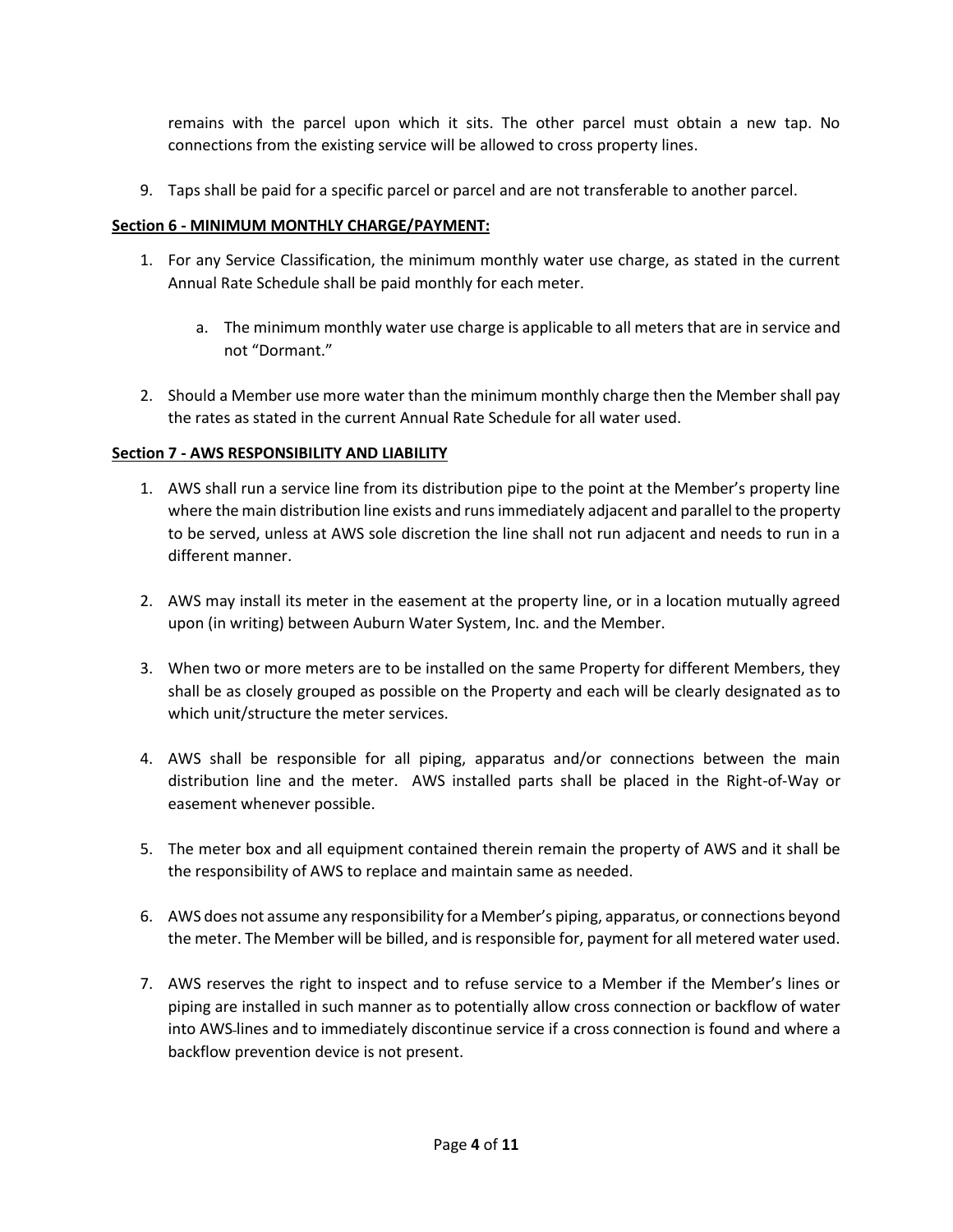- a. In the event AWS deems a backflow protection device necessary (SEE Backflow Policy), the Member is responsible for the installation of the device and for the cost of the yearly testing. Failure to do so is grounds for refusal of service.
- 8. AWS shall not be liable for damage of any kind resulting from water, or the use of water, on the Member's property, unless such damage results directly from negligence on the part of AWS.
- 9. AWS shall not be responsible for any damage done by or resulting from any defect in the piping, fixtures, or appliances on the Member's property. AWS shall not be responsible for negligence of third persons, or forces beyond the control of AWS, resulting in any interruption of service.
- 10. For any anticipated or actual interruption of service not associated with non-payment, AWS will notify the Member by a method approved by the Florida DEP. This shall include, based on the number of Members affected by the interruption and whether or not the action is based on a non-compliance problem, be by door hanger, public announcement via news media and/or reverse 911.
- 11. AWS monitors monthly consumption reports to identify usage trends that could indicate a leak on the Member's side of the meter. When a potential leak is identified, as a courtesy, AWS will undertake reasonable efforts to contact the Member including, when feasible, by phone and or in-person visit to the service address. AWS reserves the right to turn off water supply at the meter when a leak on the Member's side of the meter is apparent and efforts to contact the Member have been unsuccessful or if the Member has been notified and the leak has not been properly addressed in a timely manner, as determined by AWS in its sole discretion. AWS shall not be responsible for any loss or damage resulting from the decision to turn off supply at the meter because of an apparent leak. Nothing herein shall create any affirmative obligation on the part of AWS to find or identify any leaks or to notify the Member of any leak existing on the Member's side of the meter and no liability is assumed for any failure to find any leak or issues.

# **Section 8 - MEMBER RESPONSIBILITY AND REQUIREMENTS:**

- 1. Piping on the Member's property must be so arranged that the connections are conveniently located with respect to AWS lines or mains or AWS may require the Member to relocate the piping. If the Member's piping on their property is so arranged that AWS is called upon to provide additional meters, each meter will be considered as a separate and individual account. Examples of this include separate living structures on the same property, lot splits, or a separate structure on the same property acting as a business.
	- a. The Member may indicate their preferred location, on the Right-of-Way or easement, for a meter by placing an AWS Flag (as provided by AWS) in their desired location. Assuming the desired location is in a location which is always unobstructed and accessible to AWS employees, AWS will install the meter at the desired location. Should the location not meet the requirements of AWS, AWS in its sole discretion reserves the right to place the meter in a place of its choosing.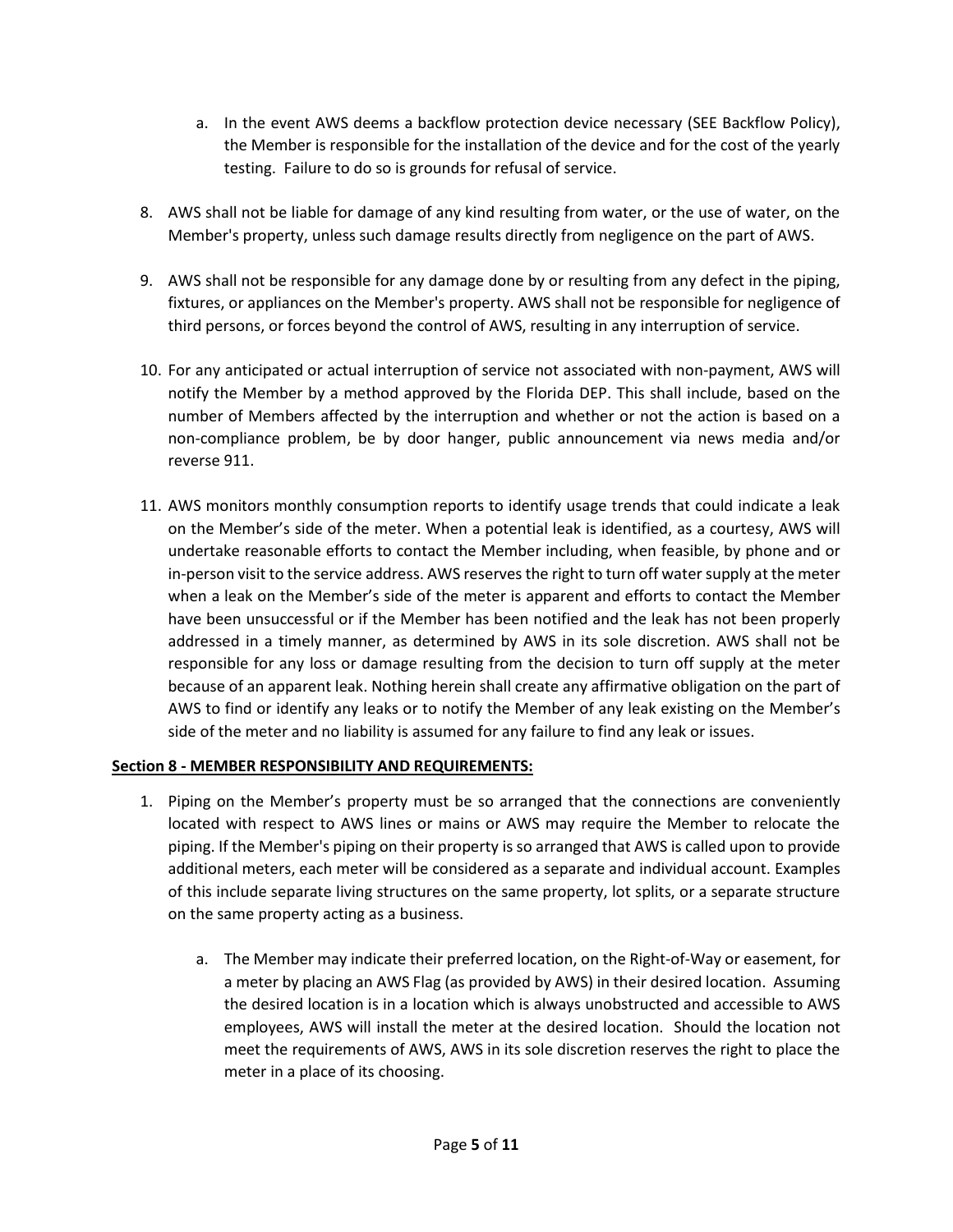- 2. The Member is required to maintain any private cut-off valve or other equipment, such as a backflow prevention device, pressure reducer, etc., on their side of the meter box.
	- a. In the event AWS deems a backflow protection device necessary, the Member is responsible for the installation of the device and for the cost of the yearly testing. Failure to do so is grounds for refusal of service. (See separate AWS policy on Backflow devices)
- 3. The Member's piping and apparatus shall be installed and maintained, by the Member at their expense, in a safe and efficient manner, in accordance with these rules and regulations and in full compliance with the sanitary regulations of the Florida DEP. The Member will be liable for payment of all metered water delivered to their property.
- 4. The Member shall guarantee proper protection for AWS property placed on the Member's property line. This includes, but is not limited to, a five (5) foot buffer radius around the meter box in which shrubs, plants, trees or other structures are prohibited. AWS reserves the right to remove any obstruction within the five-foot radius of the meter box or other equipment to service the equipment if the Member is unable or unwilling to remove the obstruction. Absent an emergency, AWS shall provide up to ten (10) days' notice prior to removing any obstruction.
- 5. The Member shall allow access to any AWS employee, at all reasonable hours, absent an emergency, to the property of the Member for the purpose of installing or removing AWS property, inspecting piping, reading or testing meters or for any other purpose in connection with AWS service and facilities. Should a Member refuse access to the property by an AWS employee, then AWS may, in its sole discretion, refuse to provide service or terminate service and Membership hereunder.
- 6. In the event any loss or damage occurs to the property of AWS or any accident or injury to persons or property is caused by or results from the negligence or wrongful act of the Member, his agents or employees, the cost of the necessary repairs or replacements shall be paid by the Member to AWS and any liability otherwise resulting shall be assumed by the Member. The amount of such loss or damage, or the cost or repairs, shall be added to the Members' bill. If said bill is not paid, service may be discontinued by AWS.
- 7. Each Member shall grant or convey, or shall cause to be granted or conveyed, to AWS, a perpetual easement and right of way across any property owned or controlled by the Member, wherever said perpetual easement and right of way is necessary for AWS water facilities and lines, so as to be able to furnish service to Member or other contiguous Members. Should a Member refuse to provide the easement and right of way described herein, AWS may refuse to provide service.
- 8. No Member shall be allowed to connect to a fire hydrant for potable water unless there has been an emergency declared or has been authorized by Auburn Water System. AWS has the authority to disconnect the improper connection.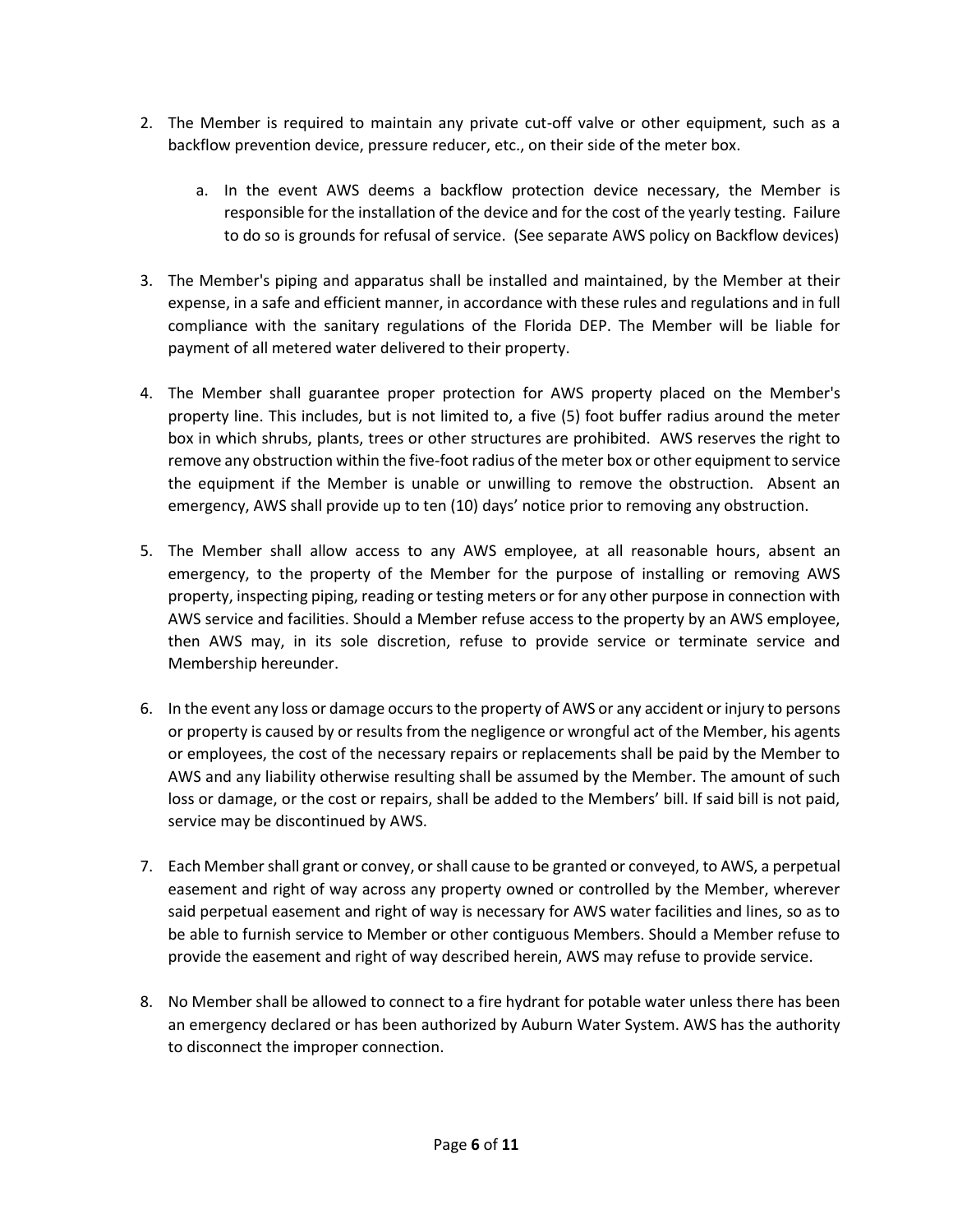- 9. Any Member that connects their water line to an adjacent property, or another structure, to serve as a water supply for a residence, business, either occupied or under construction, shall be deemed to have done so to avoid payment of the base rate for a meter to AWS, unless such deviation is authorized by the General Manager and is fully documented. When an improper connection has been found to have been made, the following shall occur:
	- a. The Member shall be fined as stated in the Annual Rate Schedule.
	- b. The Member must terminate the connection to the adjacent property and have the work inspected by AWS. The fee for this inspection shall be as stated in the current Annual Rate Schedule.
	- c. No additional water taps will be provided to the Member until the fines and service charges have been paid and the improper connection terminated and approved by AWS.
- 10. If a Member diverts a meter for service, service will be terminated, an immediate \$1,000 fine shall be issued to the Member and service will not be restored until all associated fees/fines are paid.
- 11. If the seal of a meter is broken by anyone other than an AWS representative, or if the meter fails to register correctly, or is stopped for any cause, the Member shall pay an amount estimated from the record of the twelve (12) previous bills, not to exceed twelve (12) months. If a lock is removed by anyone other than an AWS representative, there shall be a charge, as stated in the Annual Rate Schedule, added to that Member's account.
- 12. No Member shall be responsible for the balance owed for water service at a property by a previous Member.
- 13. See separate AWS policy on Fire Hydrant Meters.

# **Section 9 - EXTENSIONS TO MAINS AND SERVICES:**

- 1. AWS may construct extensions to its water lines to points within its service area at the request of a Member. Any request shall be analyzed on a case-by-case basis and AWS reserves the right to deny such a request at its sole discussion.
	- a. AWS shall not undertake any Member requested extension work unless the Member advances to AWS the entire cost of the extension work.
	- b. All line extension work shall be evidenced by a contract signed by AWS and the Member.
	- c. Each contract shall be null and void unless reviewed and approved by the AWS attorney and approved by AWS Board of Directors.
	- d. Any contract for extension work is NON-REFUNDABLE and final.
- 2. A Member may request installation of a fire hydrant (not within 1000 feet of an existing hydrant) on a line sufficient in size to accommodate same. Any request shall be analyzed on a case-by-case basis and AWS reserves the right to deny such a request for any reason. If the request is granted,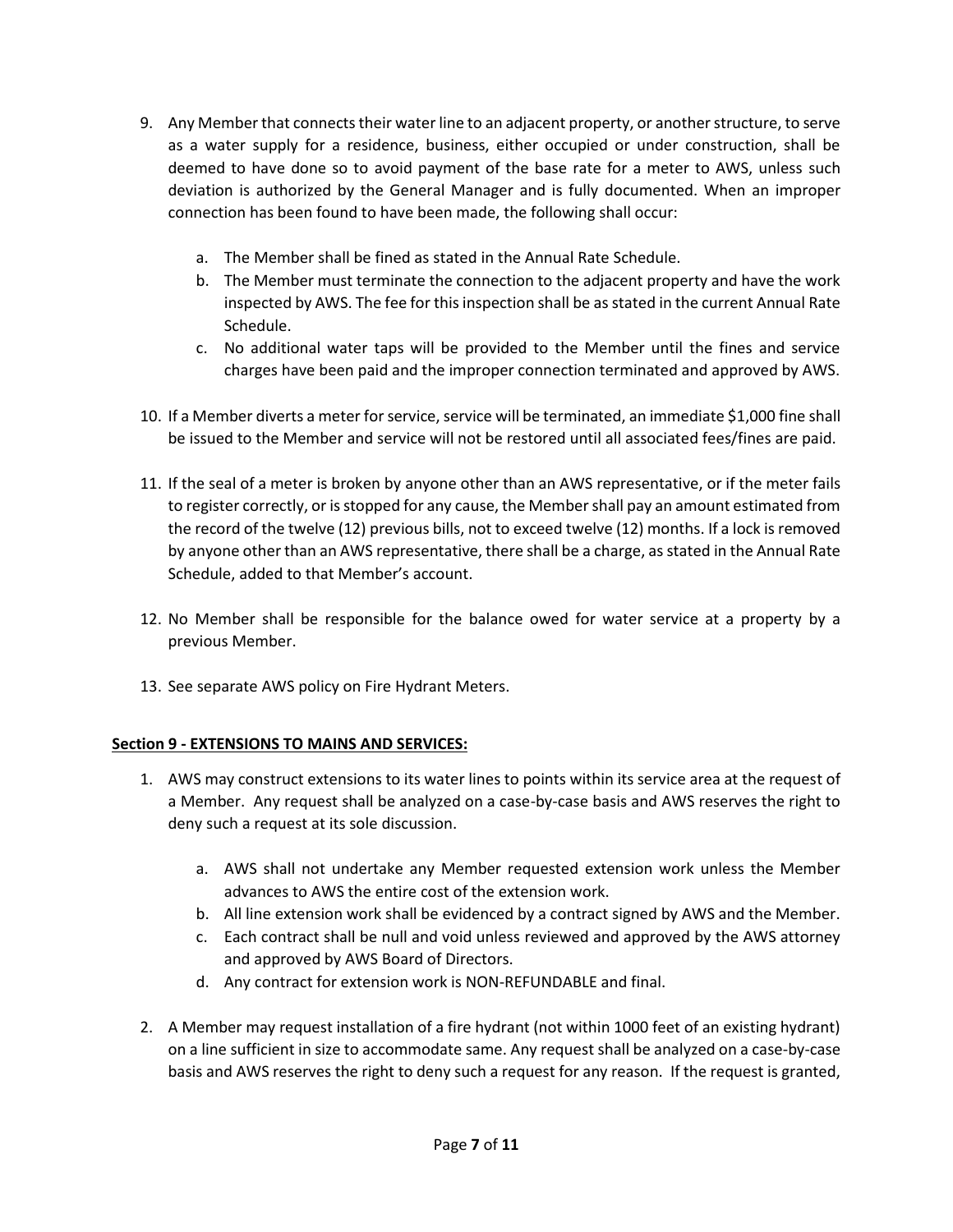the Member shall pay to AWS, in advance, for the materials needed for the installation and AWS shall provide the labor, free of charge, to install the fire hydrant at a time convenient to AWS.

#### **Section 10 - TERMINATION OF SERVICE:**

- 1. Notice of termination by the Member shall be given to AWS in writing, either delivered in person at AWS office or via electronic means, or orally, via telephone (with satisfactory proof of identity).
- 2. The outgoing Member is responsible for notifying AWS of a termination date. The outgoing Member shall be responsible for all water consumed up to and including the time specified for departure. If no time is specified for departure, the account will remain active and monthly minimum use charges will apply.

#### **Section 11 - METER READING - BILLING COLLECTIONS**

Meters will be read and bills rendered as follows:

- 1. AWS reserves the right to vary the dates or length of period covered, temporarily or permanently, if necessary or desirable.
- 2. Bills for water will be figured in accordance with the AWS published Annual Rate Schedule in effect and will be based on the amount of water consumed for the period covered by the meter readings.
- 3. Readings from different meters will not be combined for billing, irrespective of the fact that said meters may be for the same or different property, or for the same or different Members, or for the same or different services.
- 4. Bills are due when rendered. Bills become delinquent after the 15th of the month and a penalty of 10% will be added. Delinquent accounts are subject to disconnect any time after the 15th of the month. No disconnect notices will be sent to the Member.
- 5. Failure to receive bills or notices shall not prevent such bill from becoming delinquent nor relieve the Member from payment.

#### **Section 12 - SUSPENSION OF SERVICE:**

- 1. AWS reserves the right to discontinue its service without notice, to include but not be limited to, the following reasons:
	- a. To prevent fraud or abuse.
	- b. Members willful disregard and violation of any of the Rules and Regulations hereunder.
	- c. Emergency repairs.
	- d. Insufficiency of supply due to circumstances beyond AWS control.
	- e. Legal processes.
	- f. Direction of public authorities.
	- g. Strike, riot, fire, flood, accident or any unavoidable cause.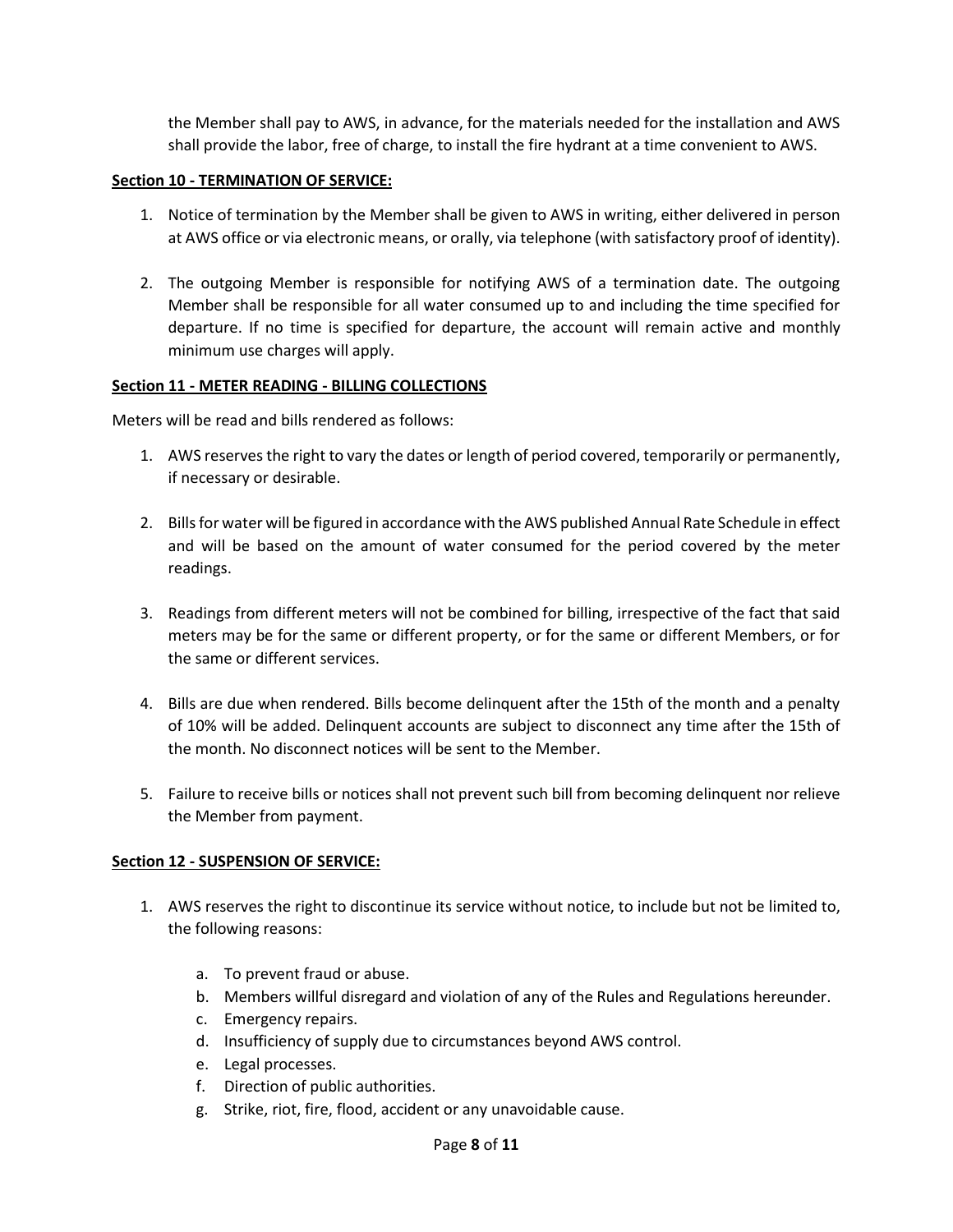- h. Theft of utility by reversal of meter or making an unmetered connection to the AWS distribution lines, or by installing a non-AWS or stolen AWS meter when AWS has had the original meter removed for cause.
- i. Failure of Member to pay their bill and other charges when due.
- j. Whenever a cross connection or illegal connection is found.
- k. Tampering with any AWS equipment and/or service pipe or permitting tampering by others.
- l. Use of water by Member at any location other than that described in the Application for Service.
- m. Refusal of access to property to authorized representatives of AWS.
- n. Failure of Member to comply with any water use restrictions imposed.
- o. Pursuant to any other regulations of the Federal Government, Florida Department of Environmental Protection, Northwest Florida Water Management District State of Florida or Okaloosa County.
- p. Failure to repair a leak.
- 2. AWS may, in addition to prosecution by law, refuse service to any Member who tampers with a meter, taps into the distribution line, or secures water through any illegal method. In the event of any loss or damage to AWS property which results from the negligence or wrongful act of the Member, his agents or employees, to resupply water after the meter has been locked, AWS will remove the meter and assess a penalty approved by the Board. The meter will be reinstalled only after payment of the current established reconnection fee as stated in Annual Rate Schedule, balance on account and penalties.
- 3. AWS expressly reserves the right, as long as any account of a Member or an affiliate of a Member, is delinquent, to refuse services, or issue new taps in that Member's name without full payment of any delinquent account.
- 4. Any connection, tap or meter which is not specifically associated with any existing Member in either a RESIDENTIAL or COMMERICAL account, is hereby declared to be an INACTIVE CONNECTION. Inactive connections require the expenditure of System resources and therefore place an undue burden on the Members of the System. The System shall regularly audit its accounts to identify Inactive connections. Once identified, the System shall make reasonable efforts to locate the last known Member associated with that connection and/or the owner of the real property serviced by the Inactive connection and advise said Member or owner of the intention to terminate service. If the appropriate party fails to take action to establish an account within the appropriate service category within six (6) months of the first reasonable efforts to locate the responsible party, said connection shall be noticed for termination. The intention to terminate the connection shall thereafter be published in the agenda of a regular or special meeting of the Board of Directors and upon a vote of a majority of the Members of the Board, said connection shall be terminated. Once terminated, any new service request to replace the terminated service shall be subject to the fees and conditions of any new service request.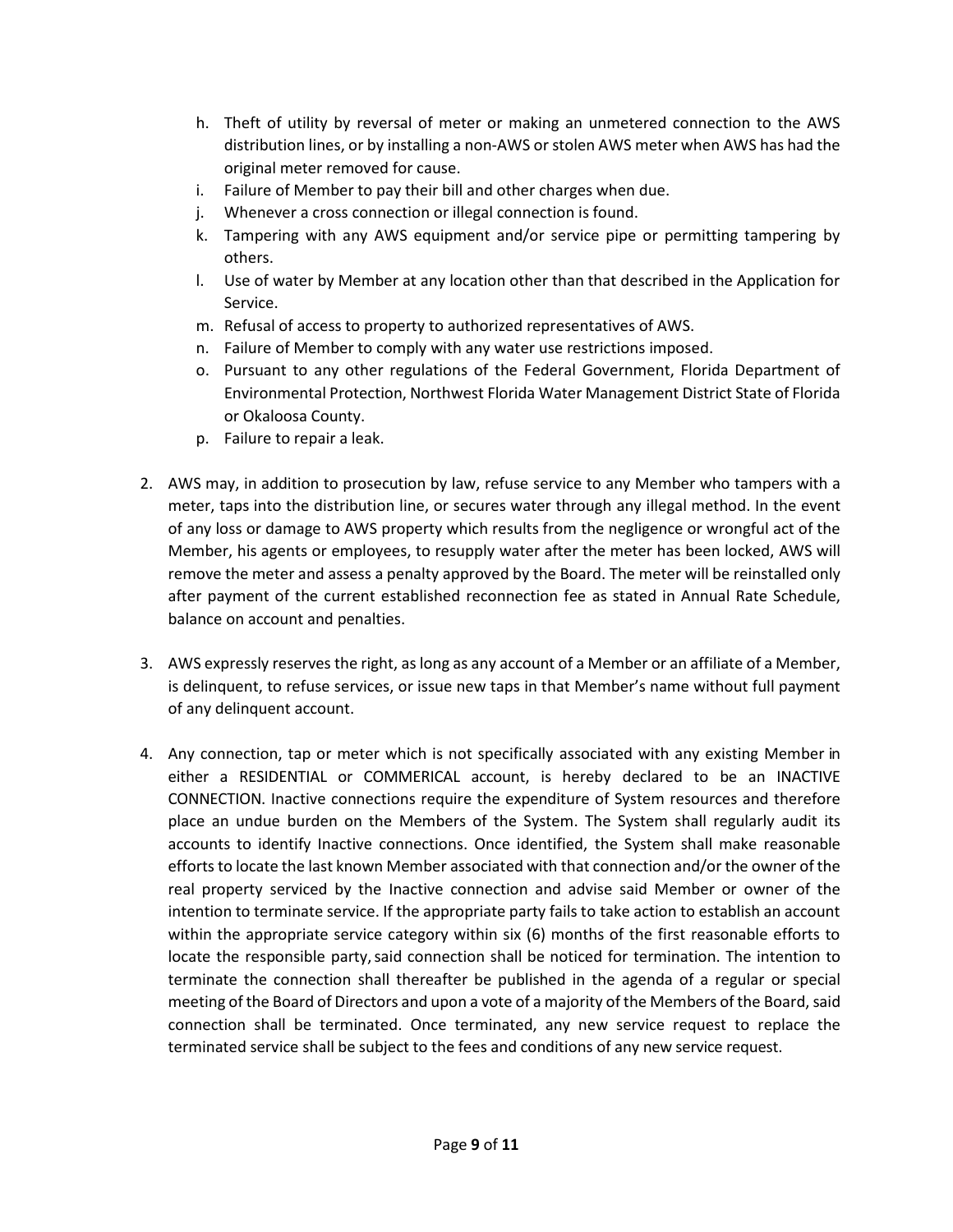# **Section 13 – COMPLAINTS/ADJUSTMENTS**

- a. If a Member believes the water bill to be in error, the Member shall present the claim, in person to AWS before the bill becomes delinquent. The Member shall pay such bill in a timely manner. Upon review of the claim by AWS, either an adjustment will be provided to the Member's account or the monies will be deemed as owed to AWS.
	- a. Such claim, if made after the bill has become delinquent, shall not prevent discontinuance of service, as heretofore provided.
- b. AWS will make special meter readings at the request of the Member for a fee approved by the Board as stated in the Annual Rate Schedule. If such special reading discloses that the meter was over-read, no charge will be made and an account adjustment will be made as appropriate.

# **Section 14 – PRESSURE REDUCING VALVES**

It is the policy of AWS to provide safe and adequate drinking water to Members at pressures within guidelines as established by the Florida Department of Environmental Protection and other appropriate regulatory agencies.

- 1. Members who determine that system pressures are greater than desired may install a pressure reducing valve downstream from the meter servicing the impacted Member.
- 2. Any pressure reducing valve installed by a Member shall be done so in accordance with all applicable codes and regulations and shall be done so at Member expense. Liability for maintaining the pressure reducing valve and associated connections shall rest solely with the Member.
- 3. All pressure reducing valves installed by AWS on or before February 15, 2016, are now deemed property of the Member and liability for the valve is the responsibility of the Member as if the Member had installed the valve.

It is the policy of AWS that all AWS assets be maintained on property owned by AWS or on property or right-of-way owned by a county, municipality, or other public entity. System assets shall only be installed on private property when, in the sole and exclusive determination of AWS, no feasible alternative exists, and when the property owner has granted a satisfactory perpetual generic easement for the purpose of installation and maintenance of utilities or a satisfactory perpetual easement has been granted specifically to AWS for the purposes of installing and maintaining utilities.

It is further the policy of the Board that existing AWS assets located on private property not in compliance with the above policy be identified, and when, in the sole and exclusive determination of AWS, it becomes practicable and cost feasible, be relocated to public property or right-of-way. When in the sole and exclusive determination of AWS, said assets cannot be feasibly relocated, a satisfactory perpetual easement shall be obtained from the property owner authorizing access to said assets, or service will be terminated.